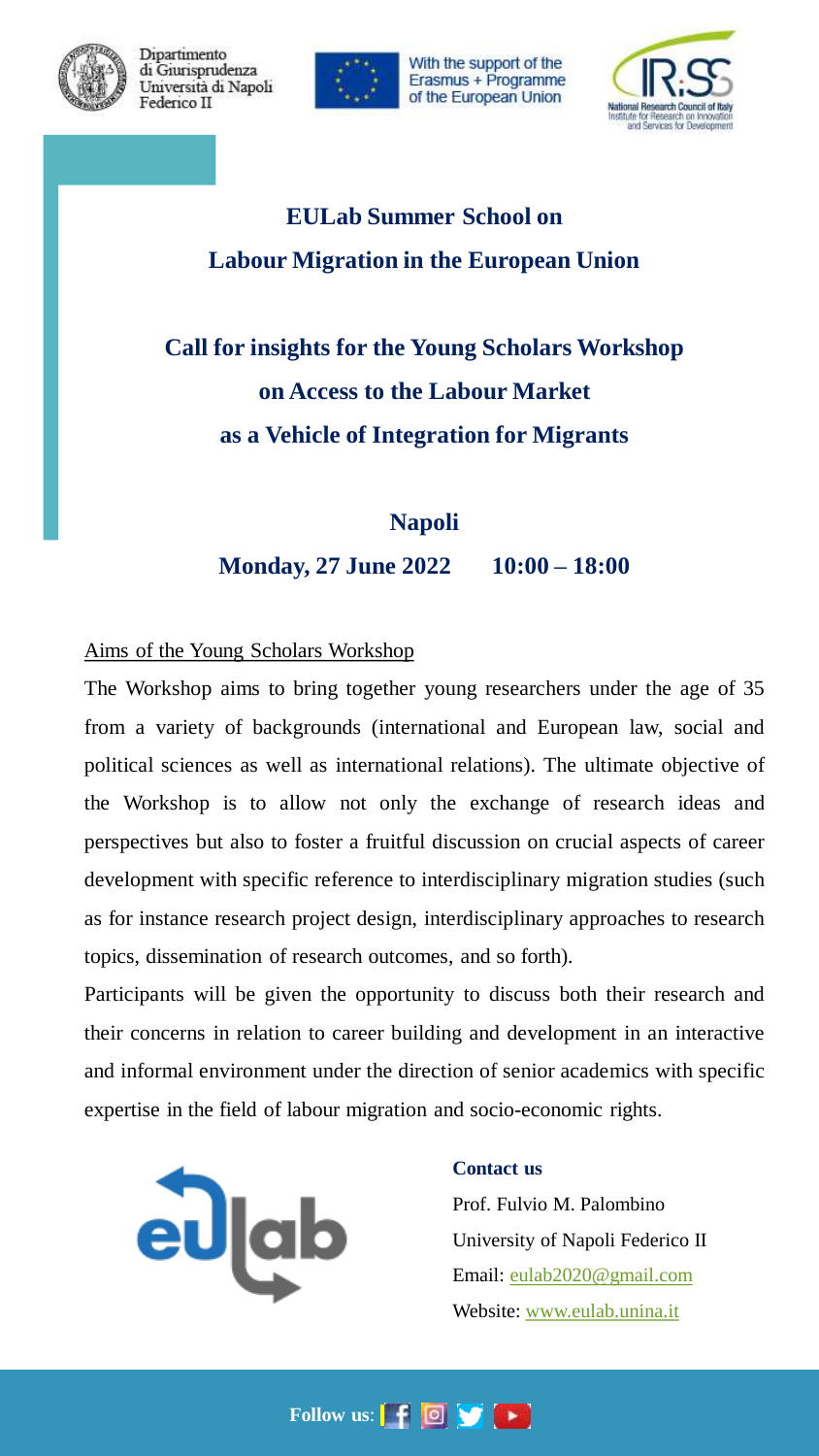#### Methodology

The Young Scholars Workshop aims to foster a discussion on career development in relation to the specific area of migration studies Therefore, participants will be encouraged to present their research topics and to highlight the specific issues or obstacles they have encountered while carrying out such research, as well as to share their doubts with other researches in the same field. To facilitate this discussion, the Workshop will be divided in two parts. The first part will be devoted to short presentations by participants concerning the subject of their Insight and, more generally, their research area and their specific research topics. In this first part, participants will be encouraged to share both successes and failures experienced in their academic activities. A second part of the Workshop, then, will draw on the experiences gathered in the first part and will consist in a reflection on the most effective strategies to overcome the most common obstacles concerning career development in the field of migration studies.

#### The background

In its Action Plan on Integration and Inclusion  $2021 - 2027$ , the European Commission included employment as one of the key areas of intervention of the EU to foster the integration and inclusion of migrants in European societies. At the same time, the Commission recognized the crucial role played by migrant workers in such societies as well as in European economy, noting that 'fully integrating migrants into the labour market could generate large economic gains, including fiscal profits, contributions to national pension schemes and national welfare in general'. The Commission also identified several challenges and barriers to migrants' access and integration in the European labour market, including the over-qualification of a significant proportion of migrant workers for the job carried out and the disproportionate under-employment of young migrants (particularly women) in comparison to EU natives.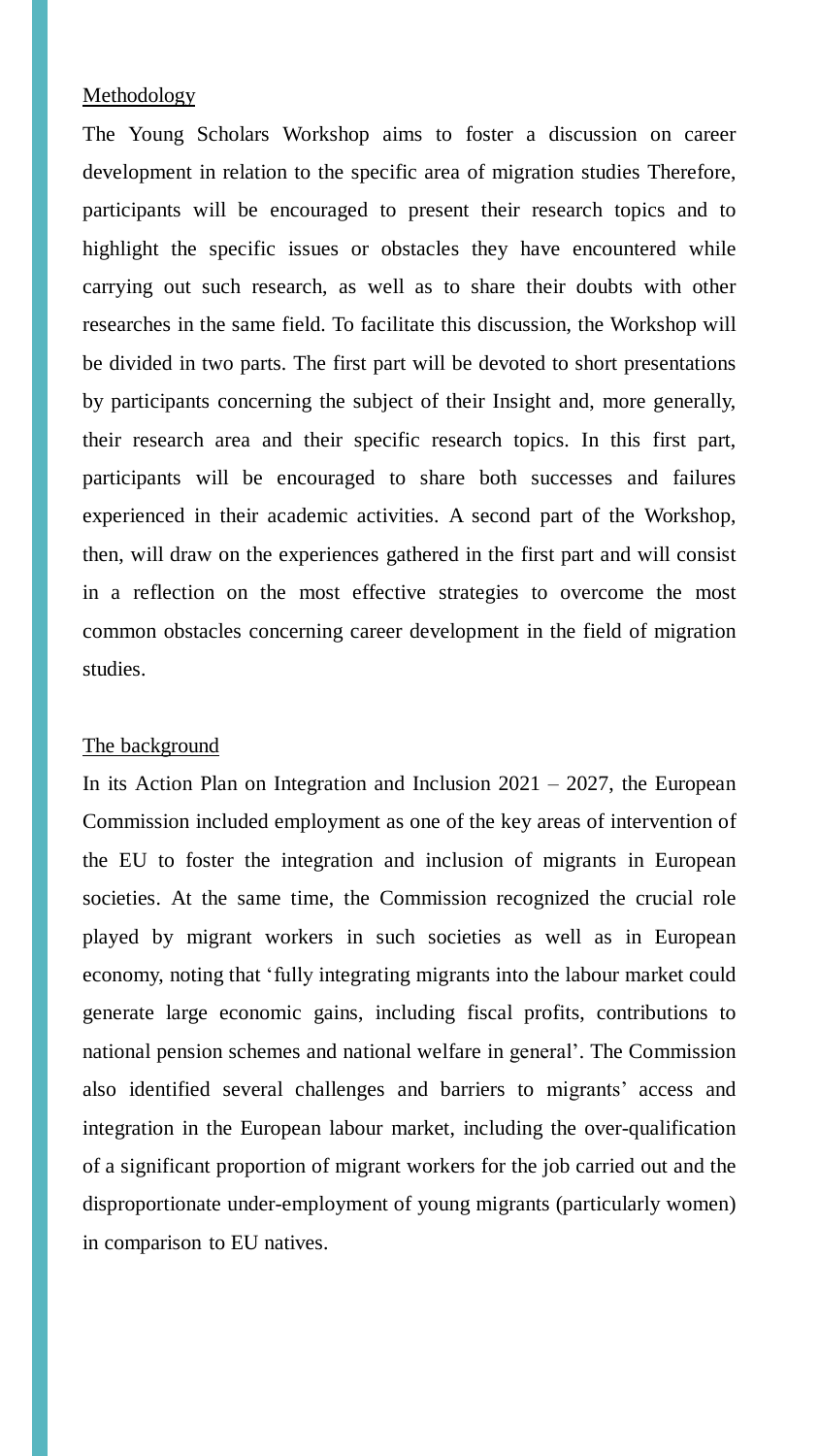The Action Plan fosters two main observations. First, access to the EU labour market can be a key vehicle of integration for migrants –provided, however, that such an access is accompanied by an actual correspondence between workers' skills and level of education with the type of employment carried out, by an effective enjoyment of labour and socio-economic rights, and by conditions of equality and non-discrimination for all. Second, when approaching the topic of labour market inclusion for migrants, it is crucial to reflect on the actual degree of recognition of the importance of migrant workers to the economic and social well-being of host countries in national and EU legislation and policies.

To facilitate a fruitful interaction and discussion between participants, insights submitted for the Workshop may touch upon one or more of the following areas:

- Access to services and benefits more broadly connected to employment (including but not limited to social security benefits, labour protections on the workplace, and social protection in case of redundancy)
- Formal and actual possibilities of internal mobility within the labour market (e.g., mobility between labour market sectors, upwards mobility)
- Labour market integration challenges for specific categories of migrants (e.g., migrant women, third-country nationals, refugees and asylum seekers, etc.)
- Discrimination in relation to access to the labour market and discrimination on the workplace as barriers to integration (including forms of multiple or intersectional discrimination)
- Access to education and vocational training as a tool of integration for young and adult migrants
- Self-employment and entrepreneurship among migrant population as factors fostering integration
- Specific difficulties and challenges posed by the COVID-19 pandemic to migrant workers in various sectors of the labour market